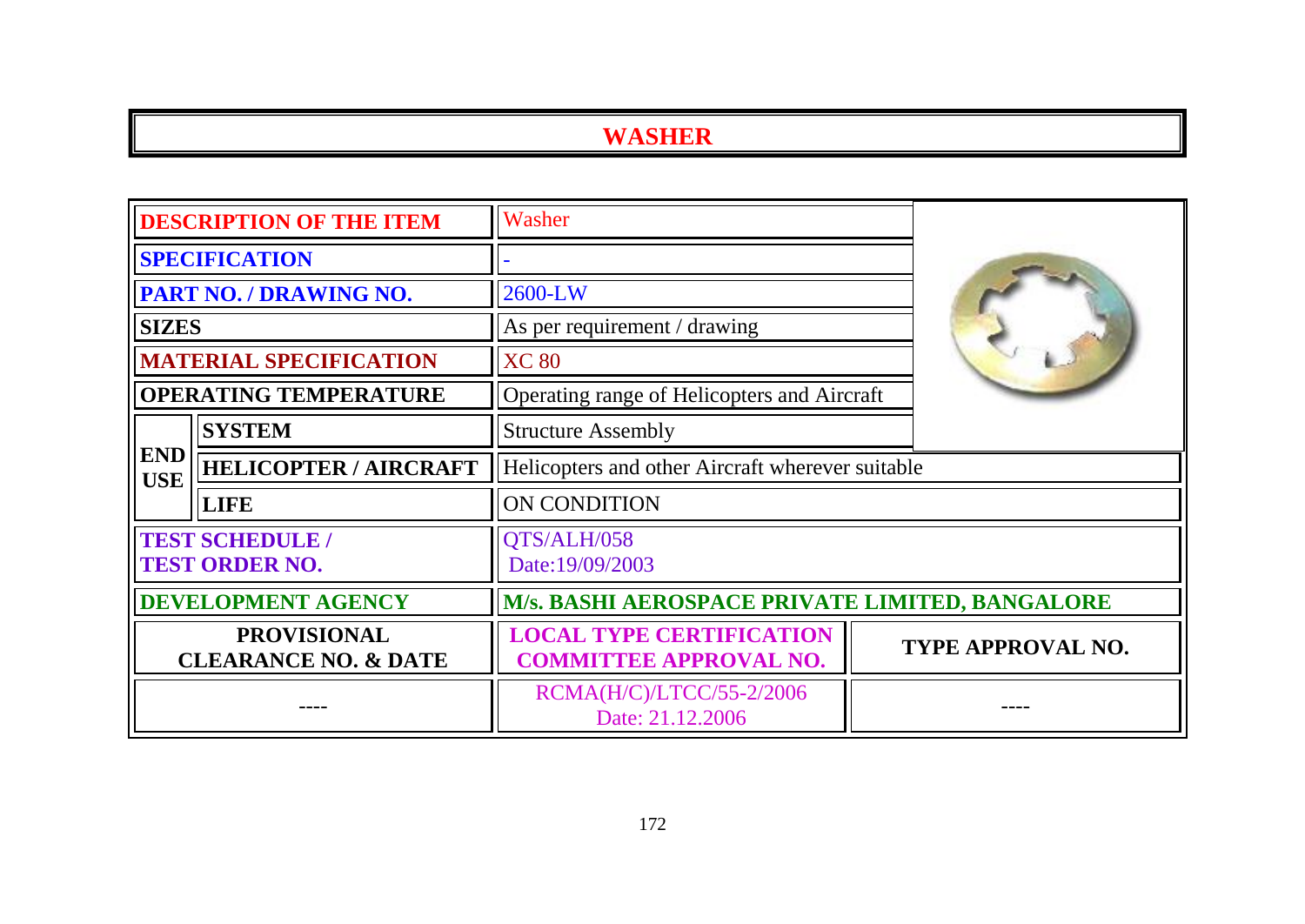|                                                       | <b>DESCRIPTION OF THE ITEM</b>                  | Washer                                                           |  |                          |
|-------------------------------------------------------|-------------------------------------------------|------------------------------------------------------------------|--|--------------------------|
| <b>SPECIFICATION</b>                                  |                                                 |                                                                  |  |                          |
|                                                       | PART NO. / DRAWING NO.                          | 2600-SW                                                          |  |                          |
| <b>SIZES</b>                                          |                                                 | As per requirement / drawing                                     |  |                          |
|                                                       | <b>MATERIAL SPECIFICATION</b>                   | <b>AISI 304</b>                                                  |  |                          |
|                                                       | <b>OPERATING TEMPERATURE</b>                    | Operating range of Helicopters and Aircraft                      |  |                          |
|                                                       | <b>SYSTEM</b>                                   | <b>Structure Assembly</b>                                        |  |                          |
| <b>END</b><br><b>USE</b>                              | <b>HELICOPTER / AIRCRAFT</b>                    | Helicopters and other Aircraft wherever suitable                 |  |                          |
|                                                       | <b>LIFE</b>                                     | ON CONDITION                                                     |  |                          |
|                                                       | <b>TEST SCHEDULE /</b><br><b>TEST ORDER NO.</b> | QTS / ALH/058<br>Date:19/09/2003                                 |  |                          |
| <b>DEVELOPMENT AGENCY</b>                             |                                                 | <b>M/s. BASHI AEROSPACE PRIVATE LIMITED, BANGALORE</b>           |  |                          |
| <b>PROVISIONAL</b><br><b>CLEARANCE NO. &amp; DATE</b> |                                                 | <b>LOCAL TYPE CERTIFICATION</b><br><b>COMMITTEE APPROVAL NO.</b> |  | <b>TYPE APPROVAL NO.</b> |
|                                                       |                                                 | RCMA(H/C)/LTCC/55-2/2006<br>Date: 21.12.2006                     |  |                          |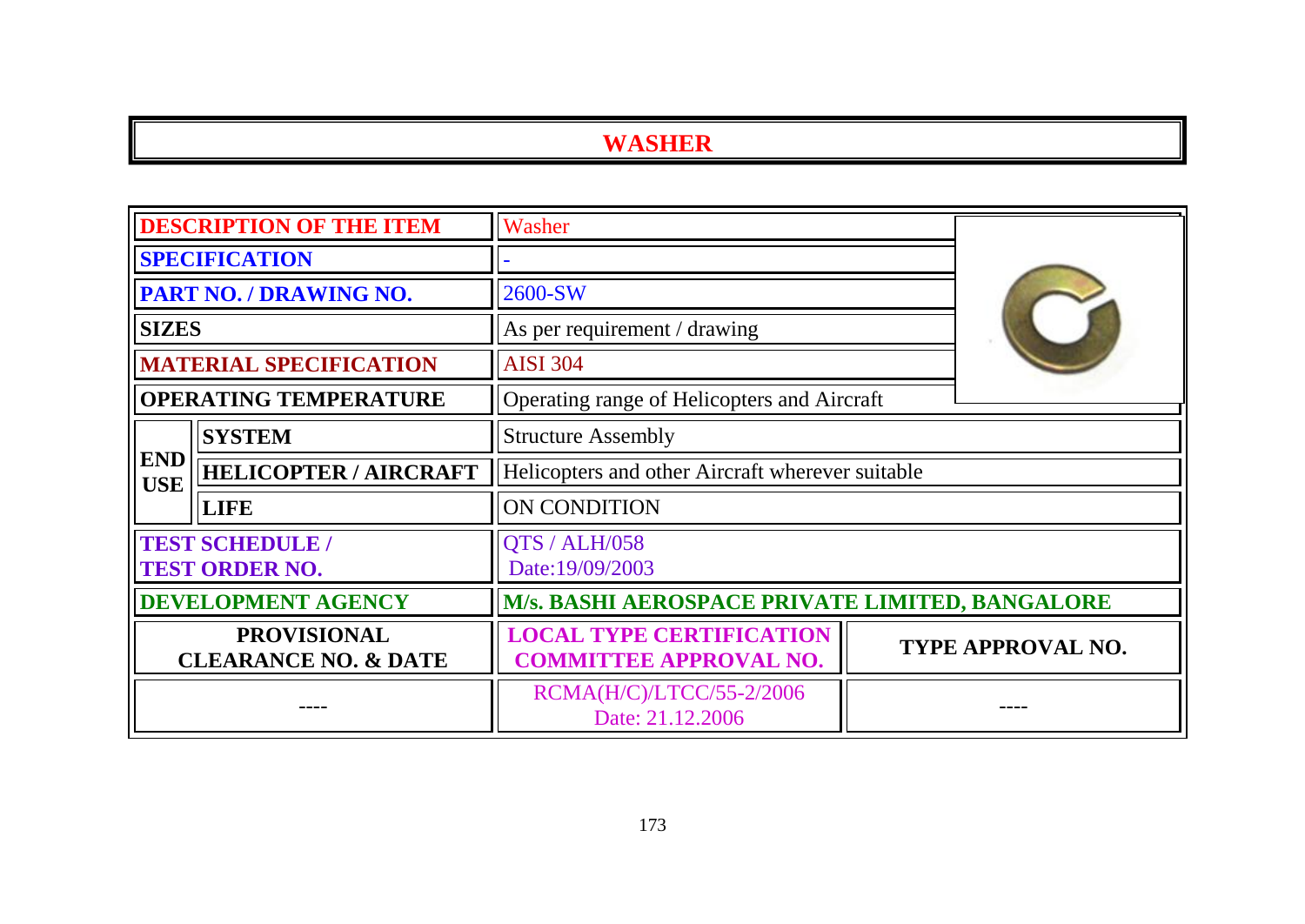|                                                       | <b>DESCRIPTION OF THE ITEM</b>                  | Washer                                                           |                          |
|-------------------------------------------------------|-------------------------------------------------|------------------------------------------------------------------|--------------------------|
|                                                       | <b>SPECIFICATION</b>                            | <b>DIN-9021</b>                                                  |                          |
|                                                       | <b>PART NO. / DRAWING NO.</b>                   | <b>BA/DIN-9021</b>                                               |                          |
| <b>SIZES</b>                                          |                                                 | As per standard                                                  |                          |
|                                                       | <b>MATERIAL SPECIFICATION</b>                   | <b>XC-38 OR 25CD4S OR SAE 4130</b>                               |                          |
|                                                       | <b>OPERATING TEMPERATURE</b>                    | Operating range of Helicopters and Aircraft                      |                          |
|                                                       | <b>SYSTEM</b>                                   | <b>Structure Assembly</b>                                        |                          |
| <b>END</b><br><b>USE</b>                              | <b>HELICOPTER / AIRCRAFT</b>                    | Helicopters and other Aircraft wherever suitable                 |                          |
|                                                       | <b>LIFE</b>                                     | <b>ON CONDITION</b>                                              |                          |
|                                                       | <b>TEST SCHEDULE /</b><br><b>TEST ORDER NO.</b> | QTS NO. ALH-IND-029,<br>Date:12.08.2006, ISSUE 3                 |                          |
| <b>DEVELOPMENT AGENCY</b>                             |                                                 | M/s. BASHI AEROSPACE PRIVATE LIMITED, BANGALORE                  |                          |
| <b>PROVISIONAL</b><br><b>CLEARANCE NO. &amp; DATE</b> |                                                 | <b>LOCAL TYPE CERTIFICATION</b><br><b>COMMITTEE APPROVAL NO.</b> | <b>TYPE APPROVAL NO.</b> |
|                                                       |                                                 | RCMA(H)/LTCC/55/2001<br>Date:18.07.2001                          |                          |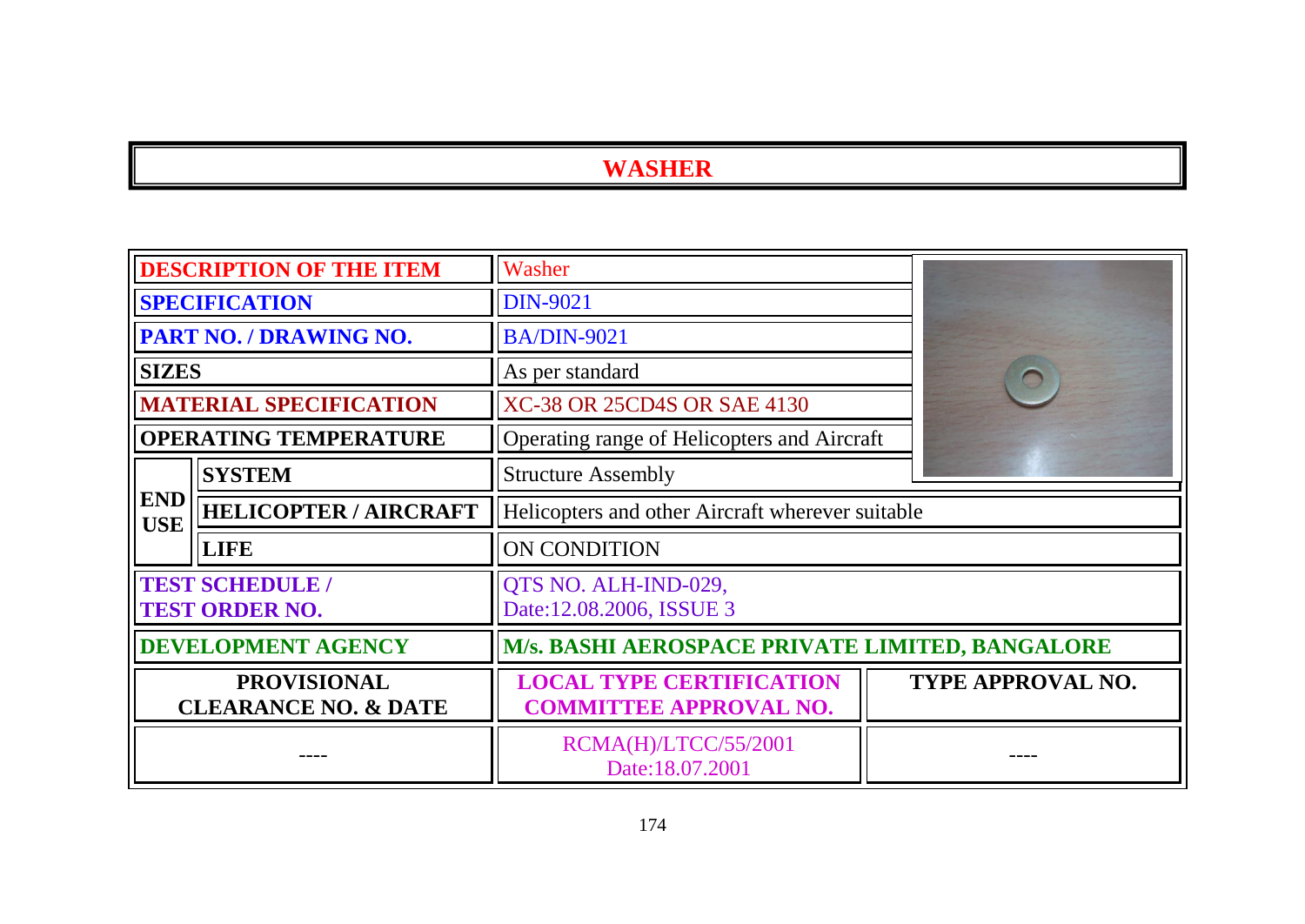|                                                       | <b>DESCRIPTION OF THE ITEM</b> | Washer                                                                           |                          |  |
|-------------------------------------------------------|--------------------------------|----------------------------------------------------------------------------------|--------------------------|--|
| <b>SPECIFICATION</b>                                  |                                | <b>DIN-9021</b>                                                                  |                          |  |
|                                                       | PART NO. / DRAWING NO.         | <b>BA/DIN-9021</b>                                                               |                          |  |
| <b>SIZES</b>                                          |                                | As per standard                                                                  |                          |  |
| <b>MATERIAL SPECIFICATION</b>                         |                                | Z10CNT18-11 OR Z6CNT18-10 OR<br>Z2CN18-10 OR AISI 302/303/304/321<br>OR 1.4544.9 |                          |  |
| <b>OPERATING TEMPERATURE</b>                          |                                | Operating range of Helicopters and Aircraft                                      |                          |  |
|                                                       | <b>SYSTEM</b>                  | <b>Structure Assembly</b>                                                        |                          |  |
| <b>END</b><br><b>USE</b>                              | <b>HELICOPTER / AIRCRAFT</b>   | Helicopters and other Aircraft wherever suitable                                 |                          |  |
|                                                       | <b>LIFE</b>                    | <b>ON CONDITION</b>                                                              |                          |  |
| <b>TEST SCHEDULE /</b><br><b>TEST ORDER NO.</b>       |                                | QTS NO. ALH-IND-029,<br>Date:12.08.2006, ISSUE 3                                 |                          |  |
| <b>DEVELOPMENT AGENCY</b>                             |                                | M/s. BASHI AEROSPACE PRIVATE LIMITED, BANGALORE                                  |                          |  |
| <b>PROVISIONAL</b><br><b>CLEARANCE NO. &amp; DATE</b> |                                | <b>LOCAL TYPE CERTIFICATION</b><br><b>COMMITTEE APPROVAL NO.</b>                 | <b>TYPE APPROVAL NO.</b> |  |
|                                                       |                                | RCMA(H)/LTCC/55-2/2001<br>Date:18.07.2001                                        |                          |  |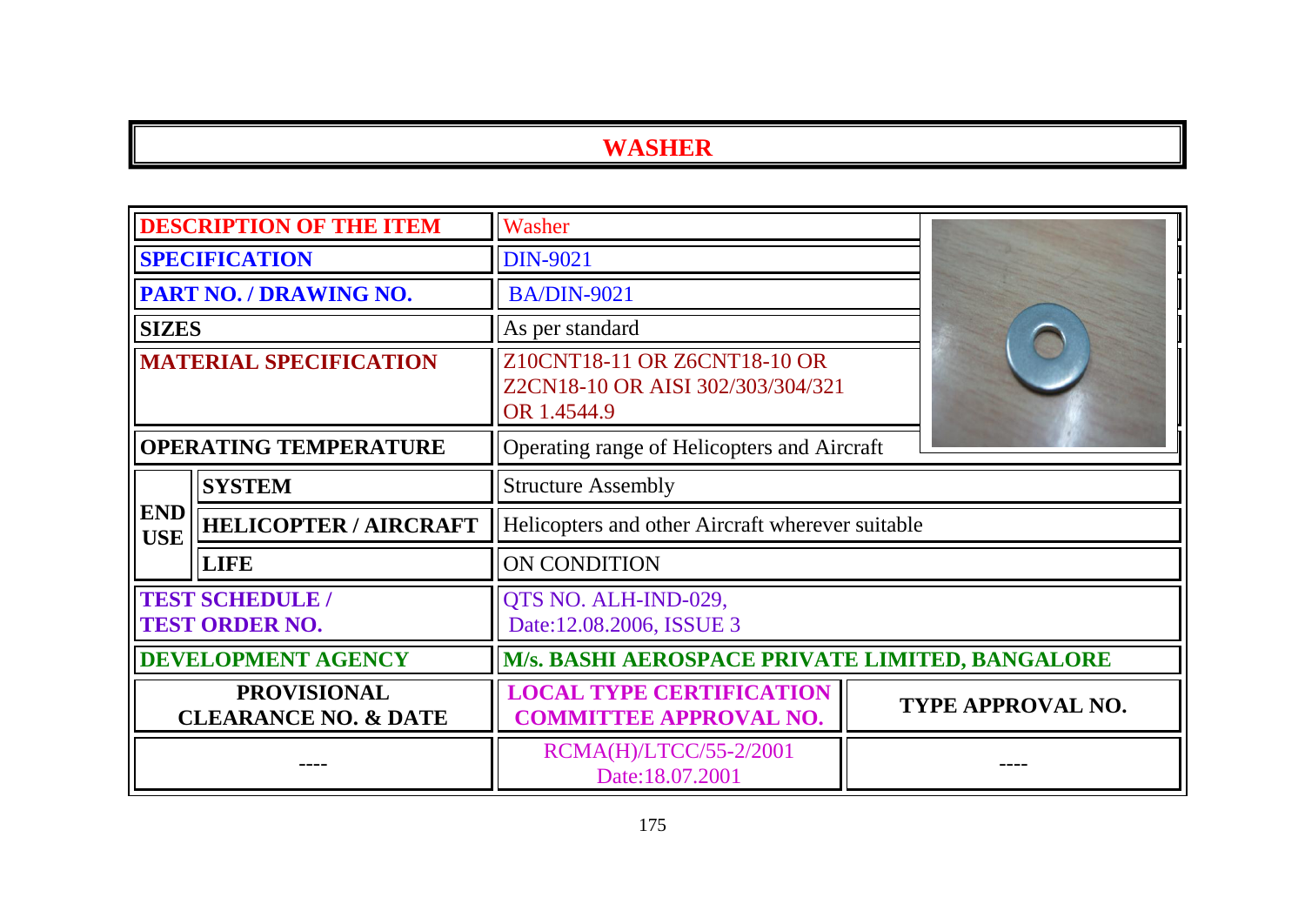|                                                          | <b>DESCRIPTION OF THE ITEM</b>             | Washer                                                           |  |                   |  |
|----------------------------------------------------------|--------------------------------------------|------------------------------------------------------------------|--|-------------------|--|
|                                                          | <b>SPECIFICATION</b>                       | <b>DIN-9021A</b>                                                 |  |                   |  |
|                                                          | <b>PART NO. / DRAWING NO.</b>              | <b>BA/DIN-9021A</b>                                              |  |                   |  |
| <b>SIZES</b>                                             |                                            | As per standard                                                  |  |                   |  |
|                                                          | <b>MATERIAL SPECIFICATION</b>              | XC-38 OR 25CD4S OR SAE 4130                                      |  |                   |  |
|                                                          | <b>OPERATING TEMPERATURE</b>               | Operating range of Helicopters and Aircraft                      |  |                   |  |
|                                                          | <b>SYSTEM</b><br><b>Structure Assembly</b> |                                                                  |  |                   |  |
| <b>END</b><br><b>HELICOPTER / AIRCRAFT</b><br><b>USE</b> |                                            | Helicopters and other Aircraft wherever suitable                 |  |                   |  |
|                                                          | <b>LIFE</b>                                | <b>ON CONDITION</b>                                              |  |                   |  |
| <b>TEST SCHEDULE /</b><br><b>TEST ORDER NO.</b>          |                                            | QTS NO. ALH-IND-029,<br>Date:12.08.2006, ISSUE 3                 |  |                   |  |
| <b>DEVELOPMENT AGENCY</b>                                |                                            | M/s. BASHI AEROSPACE PRIVATE LIMITED, BANGALORE                  |  |                   |  |
| <b>PROVISIONAL</b><br><b>CLEARANCE NO. &amp; DATE</b>    |                                            | <b>LOCAL TYPE CERTIFICATION</b><br><b>COMMITTEE APPROVAL NO.</b> |  | TYPE APPROVAL NO. |  |
|                                                          |                                            | RCMA(H)/LTCC/55-2/2001<br>Date:18.07.2001                        |  |                   |  |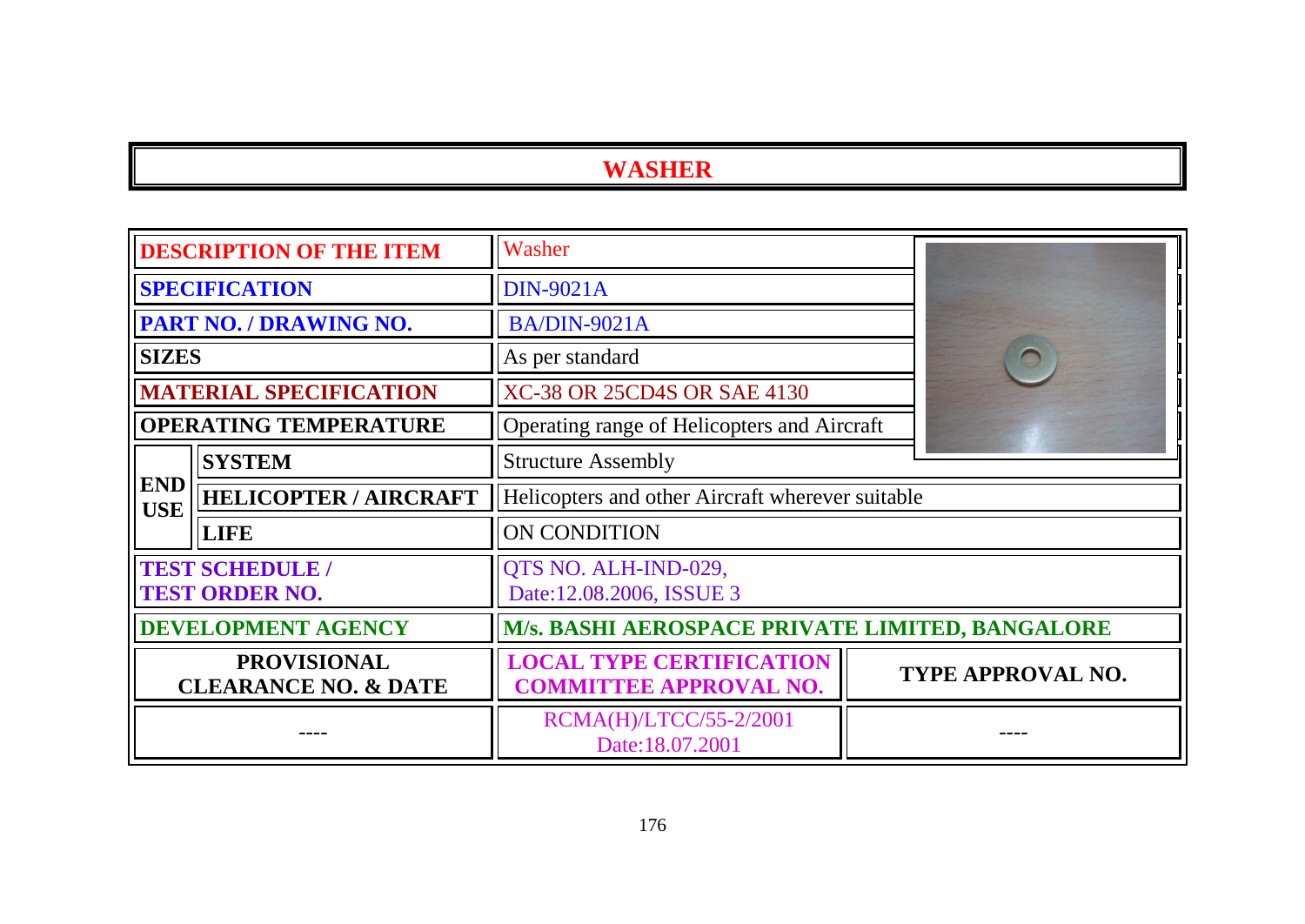| <b>DESCRIPTION OF THE ITEM</b>                        |                              | Washer                                                                          |                          |
|-------------------------------------------------------|------------------------------|---------------------------------------------------------------------------------|--------------------------|
| <b>SPECIFICATION</b>                                  |                              | <b>DIN-9021A</b>                                                                |                          |
|                                                       | PART NO. / DRAWING NO.       | <b>BA/DIN-9021A</b>                                                             |                          |
| <b>SIZES</b>                                          |                              | As per Standard                                                                 |                          |
| <b>MATERIAL SPECIFICATION</b>                         |                              | 10CNT18-11 OR Z6CNT18-10 OR<br>Z2CN18-10 OR AISI 302/303/304/321<br>OR 1.4544.9 |                          |
| <b>OPERATING TEMPERATURE</b>                          |                              | Operating range of Helicopters and Aircraft                                     |                          |
| <b>SYSTEM</b>                                         |                              | <b>Structure Assembly</b>                                                       |                          |
| <b>END</b><br><b>USE</b>                              | <b>HELICOPTER / AIRCRAFT</b> | Helicopters and other Aircraft wherever suitable                                |                          |
|                                                       | <b>LIFE</b>                  | <b>ON CONDITION</b>                                                             |                          |
| <b>TEST SCHEDULE /</b><br><b>TEST ORDER NO.</b>       |                              | QTS NO. ALH-IND-029,<br>Date: 12.08.2006, ISSUE 3                               |                          |
| <b>DEVELOPMENT AGENCY</b>                             |                              | M/s. BASHI AEROSPACE PRIVATE LIMITED, BANGALORE                                 |                          |
| <b>PROVISIONAL</b><br><b>CLEARANCE NO. &amp; DATE</b> |                              | <b>LOCAL TYPE CERTIFICATION</b><br><b>COMMITTEE APPROVAL NO.</b>                | <b>TYPE APPROVAL NO.</b> |
|                                                       |                              | RCMA(H)/LTCC/55-2/2001<br>Date:18.07.2001                                       |                          |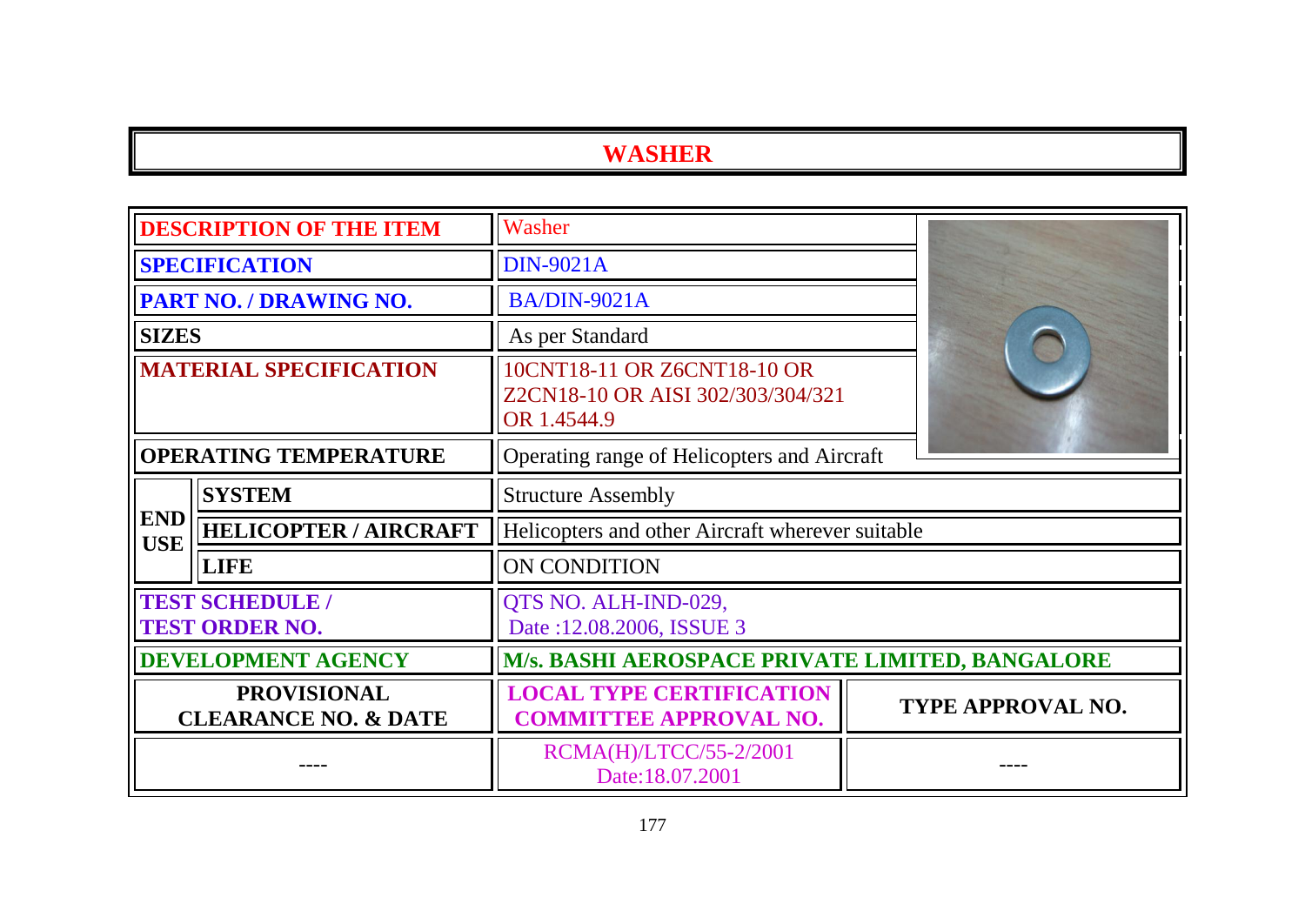|                                                          | <b>DESCRIPTION OF THE ITEM</b>                  | Washer                                                           |                   |  |
|----------------------------------------------------------|-------------------------------------------------|------------------------------------------------------------------|-------------------|--|
|                                                          | <b>SPECIFICATION</b>                            | <b>DIN-9021A</b>                                                 |                   |  |
|                                                          | PART NO. / DRAWING NO.                          | <b>BA/DIN-9021A</b>                                              |                   |  |
| <b>SIZES</b>                                             |                                                 | As per Standard                                                  |                   |  |
|                                                          | <b>MATERIAL SPECIFICATION</b>                   | AA 2024 / AA 2014                                                |                   |  |
|                                                          | <b>OPERATING TEMPERATURE</b>                    | Operating range of Helicopters and Aircraft                      |                   |  |
|                                                          | <b>SYSTEM</b>                                   | <b>Structure Assembly</b>                                        |                   |  |
| <b>END</b><br><b>HELICOPTER / AIRCRAFT</b><br><b>USE</b> |                                                 | Helicopters and other Aircraft wherever suitable                 |                   |  |
|                                                          | <b>LIFE</b>                                     | ON CONDITION                                                     |                   |  |
|                                                          | <b>TEST SCHEDULE /</b><br><b>TEST ORDER NO.</b> | QTS NO. ALH-IND-029,<br>Date: 12.08.2006, ISSUE 3                |                   |  |
| <b>DEVELOPMENT AGENCY</b>                                |                                                 | <b>M/s. BASHI AEROSPACE PRIVATE LIMITED, BANGALORE</b>           |                   |  |
| <b>PROVISIONAL</b><br><b>CLEARANCE NO. &amp; DATE</b>    |                                                 | <b>LOCAL TYPE CERTIFICATION</b><br><b>COMMITTEE APPROVAL NO.</b> | TYPE APPROVAL NO. |  |
|                                                          |                                                 | RCMA(H)/LTCC/55-2/2001<br>Date:18.07.2001                        |                   |  |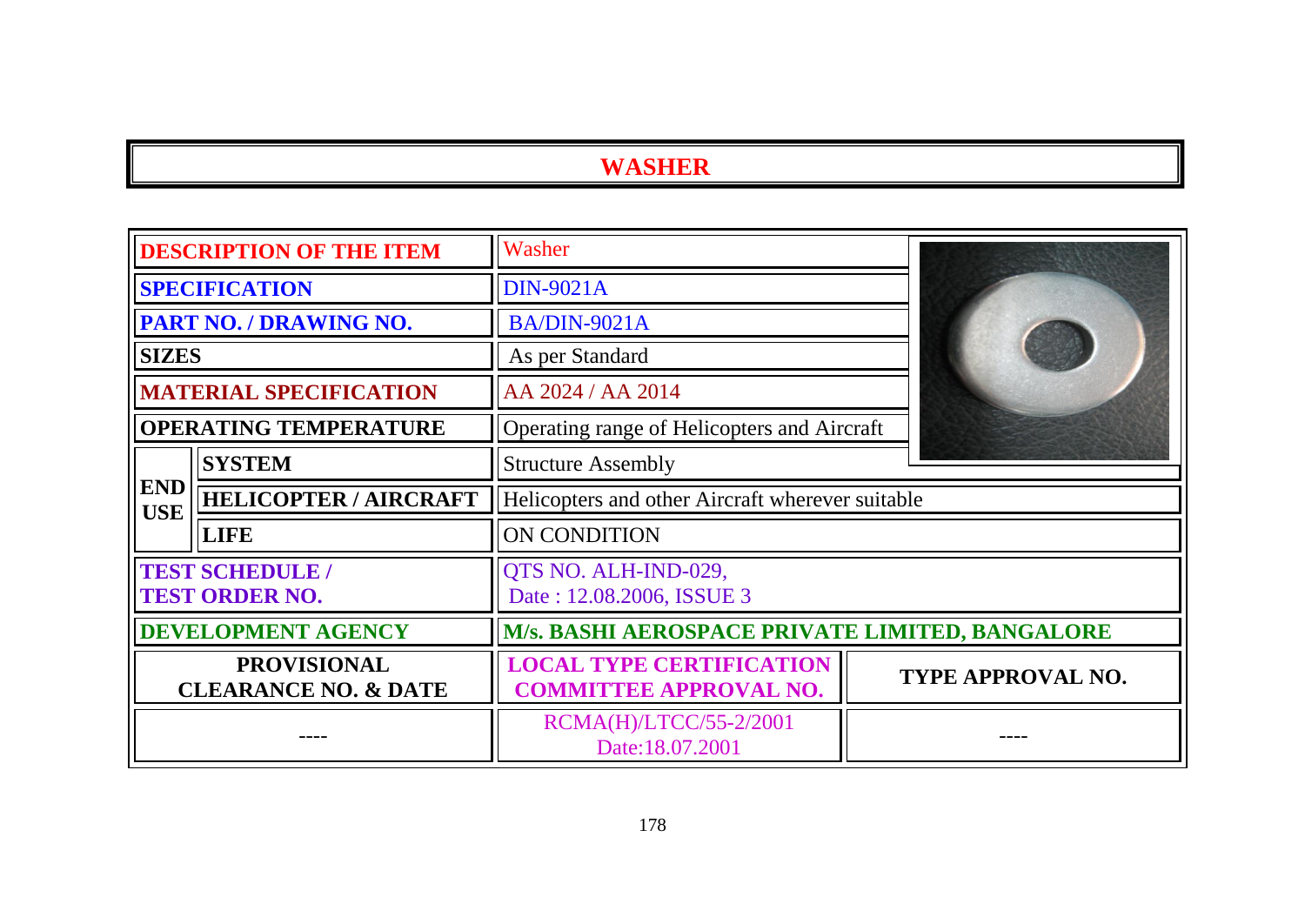|                                                       | <b>DESCRIPTION OF THE ITEM</b>                  | Washer                                                                          |                   |  |
|-------------------------------------------------------|-------------------------------------------------|---------------------------------------------------------------------------------|-------------------|--|
| <b>SPECIFICATION</b>                                  |                                                 | <b>DIN-9021B</b>                                                                |                   |  |
|                                                       | PART NO. / DRAWING NO.                          | <b>BA/DIN-9021B</b>                                                             |                   |  |
| <b>SIZES</b>                                          |                                                 | As per standard                                                                 |                   |  |
| <b>MATERIAL SPECIFICATION</b>                         |                                                 | 10CNT18-11 OR Z6CNT18-10 OR<br>Z2CN18-10 OR AISI 302/303/304/321<br>OR 1.4544.9 |                   |  |
| <b>OPERATING TEMPERATURE</b>                          |                                                 | Operating range of Helicopters and Aircraft                                     |                   |  |
|                                                       | <b>SYSTEM</b>                                   | <b>Structure Assembly</b>                                                       |                   |  |
| <b>END</b><br><b>USE</b>                              | <b>HELICOPTER / AIRCRAFT</b>                    | Helicopters and other Aircraft wherever suitable                                |                   |  |
|                                                       | <b>LIFE</b>                                     | ON CONDITION                                                                    |                   |  |
|                                                       | <b>TEST SCHEDULE /</b><br><b>TEST ORDER NO.</b> | QTS NO. ALH-IND-029,<br>Date:12.08.2006, ISSUE 3                                |                   |  |
| <b>DEVELOPMENT AGENCY</b>                             |                                                 | M/s. BASHI AEROSPACE PRIVATE LIMITED, BANGALORE                                 |                   |  |
| <b>PROVISIONAL</b><br><b>CLEARANCE NO. &amp; DATE</b> |                                                 | <b>LOCAL TYPE CERTIFICATION</b><br><b>COMMITTEE APPROVAL NO.</b>                | TYPE APPROVAL NO. |  |
|                                                       |                                                 | RCMA(H)/LTCC/55-2/2001<br>Date:18.07.2001                                       |                   |  |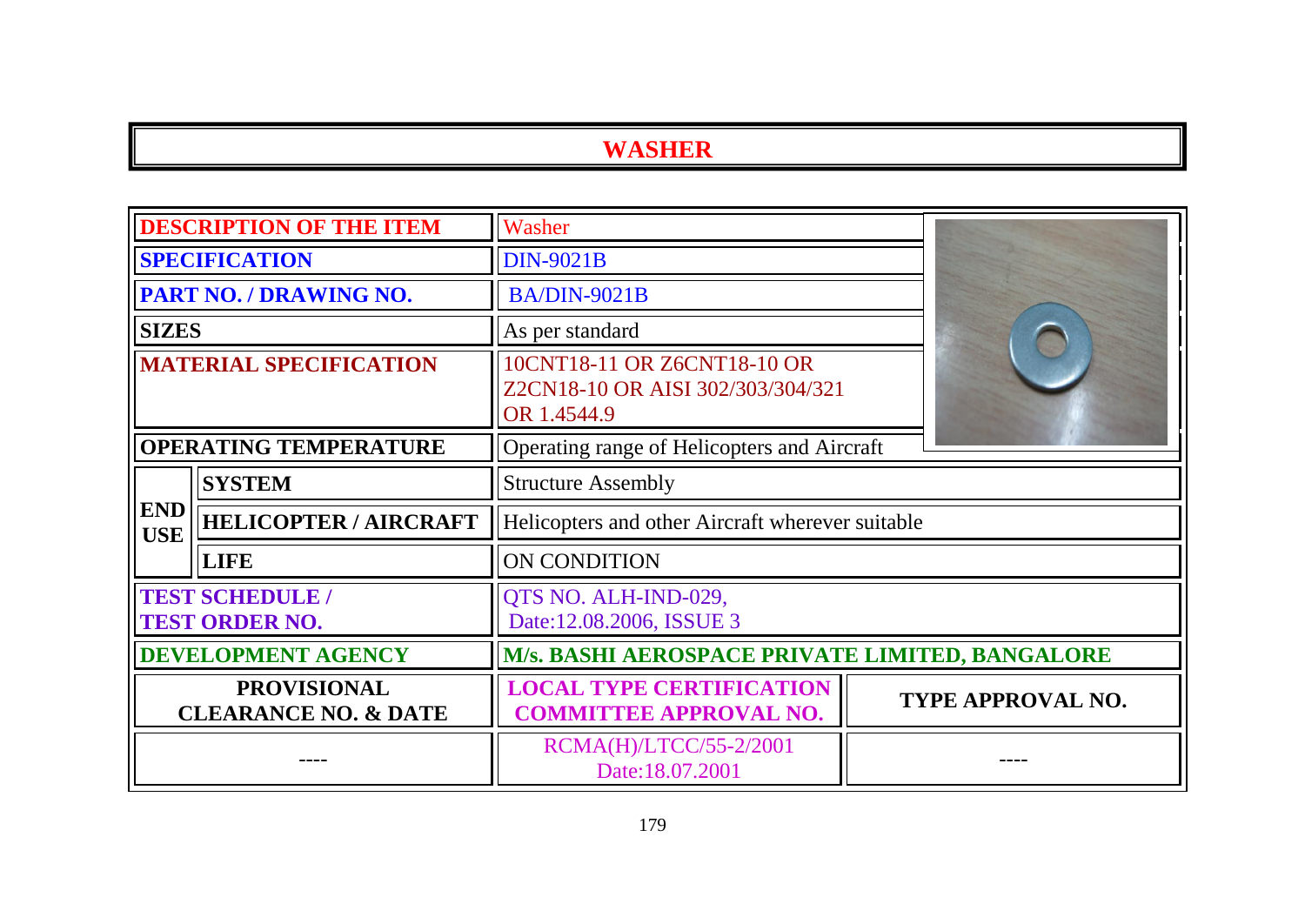|                                                       | <b>DESCRIPTION OF THE ITEM</b>                  | Washer                                                           |                                             |                   |
|-------------------------------------------------------|-------------------------------------------------|------------------------------------------------------------------|---------------------------------------------|-------------------|
|                                                       | <b>SPECIFICATION</b>                            | LN 29952                                                         |                                             |                   |
|                                                       | PART NO. / DRAWING NO.                          | <b>BA/LN 29952</b>                                               |                                             |                   |
| <b>SIZES</b>                                          |                                                 | As per standard                                                  |                                             |                   |
|                                                       | <b>MATERIAL SPECIFICATION</b>                   | SAE 4130 / MIL-S-18729                                           |                                             |                   |
|                                                       | <b>OPERATING TEMPERATURE</b>                    |                                                                  | Operating range of Helicopters and Aircraft |                   |
| <b>SYSTEM</b>                                         |                                                 | <b>Structure Assembly</b>                                        |                                             |                   |
| <b>END</b><br><b>USE</b>                              | <b>HELICOPTER / AIRCRAFT</b>                    | Helicopters and other Aircraft wherever suitable                 |                                             |                   |
|                                                       | <b>LIFE</b>                                     | <b>ON CONDITION</b>                                              |                                             |                   |
|                                                       | <b>TEST SCHEDULE /</b><br><b>TEST ORDER NO.</b> | QTS/ALH/IND-054<br>Date: 16.04.2003                              |                                             |                   |
| <b>DEVELOPMENT AGENCY</b>                             |                                                 | M/s. BASHI AEROSPACE PRIVATE LIMITED, BANGALORE                  |                                             |                   |
| <b>PROVISIONAL</b><br><b>CLEARANCE NO. &amp; DATE</b> |                                                 | <b>LOCAL TYPE CERTIFICATION</b><br><b>COMMITTEE APPROVAL NO.</b> |                                             | TYPE APPROVAL NO. |
|                                                       |                                                 | RCMA(H)/LTCC/55-2/2003<br>Date:16.10.2003                        |                                             |                   |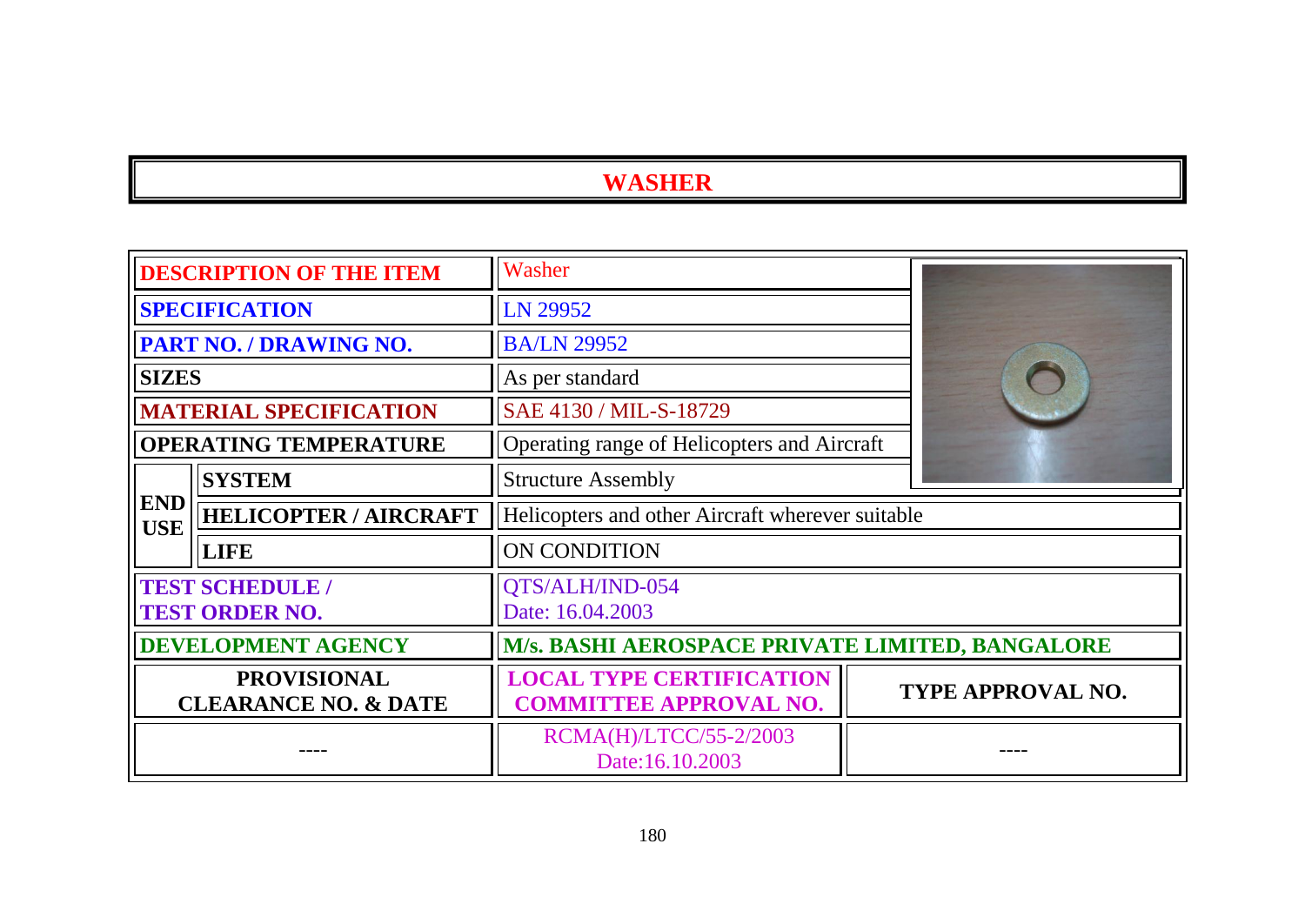|                                                       | <b>DESCRIPTION OF THE ITEM</b>                | Washer                                                           |                   |  |
|-------------------------------------------------------|-----------------------------------------------|------------------------------------------------------------------|-------------------|--|
|                                                       | <b>SPECIFICATION</b>                          | LN 65049                                                         |                   |  |
|                                                       | <b>PART NO. / DRAWING NO.</b>                 | <b>BA/LN 65049</b>                                               |                   |  |
| <b>SIZES</b>                                          |                                               | As per standard                                                  |                   |  |
|                                                       | <b>MATERIAL SPECIFICATION</b>                 | 3.1364T3 OR 3.1354T3 OR 2024T3<br>OR AU4G1                       |                   |  |
|                                                       | <b>OPERATING TEMPERATURE</b>                  | Operating range of Helicopters and Aircraft                      |                   |  |
|                                                       | <b>SYSTEM</b>                                 | <b>Structure Assembly</b>                                        |                   |  |
| <b>END</b><br><b>USE</b>                              | <b>HELICOPTER / AIRCRAFT</b>                  | Helicopters and other Aircraft wherever suitable                 |                   |  |
|                                                       | <b>LIFE</b>                                   | <b>ON CONDITION</b>                                              |                   |  |
|                                                       | <b>TEST SCHEDULE</b><br><b>TEST ORDER NO.</b> | QTS/ALH/IND/054,<br>Date:16.04.2003, Issue-1                     |                   |  |
| <b>DEVELOPMENT AGENCY</b>                             |                                               | <b>M/s. BASHI AEROSPACE PRIVATE LIMITED, BANGALORE</b>           |                   |  |
| <b>PROVISIONAL</b><br><b>CLEARANCE NO. &amp; DATE</b> |                                               | <b>LOCAL TYPE CERTIFICATION</b><br><b>COMMITTEE APPROVAL NO.</b> | TYPE APPROVAL NO. |  |
|                                                       |                                               | RCMA(H)/LTCC/55-2/2003<br>Date: 16.10.2003                       |                   |  |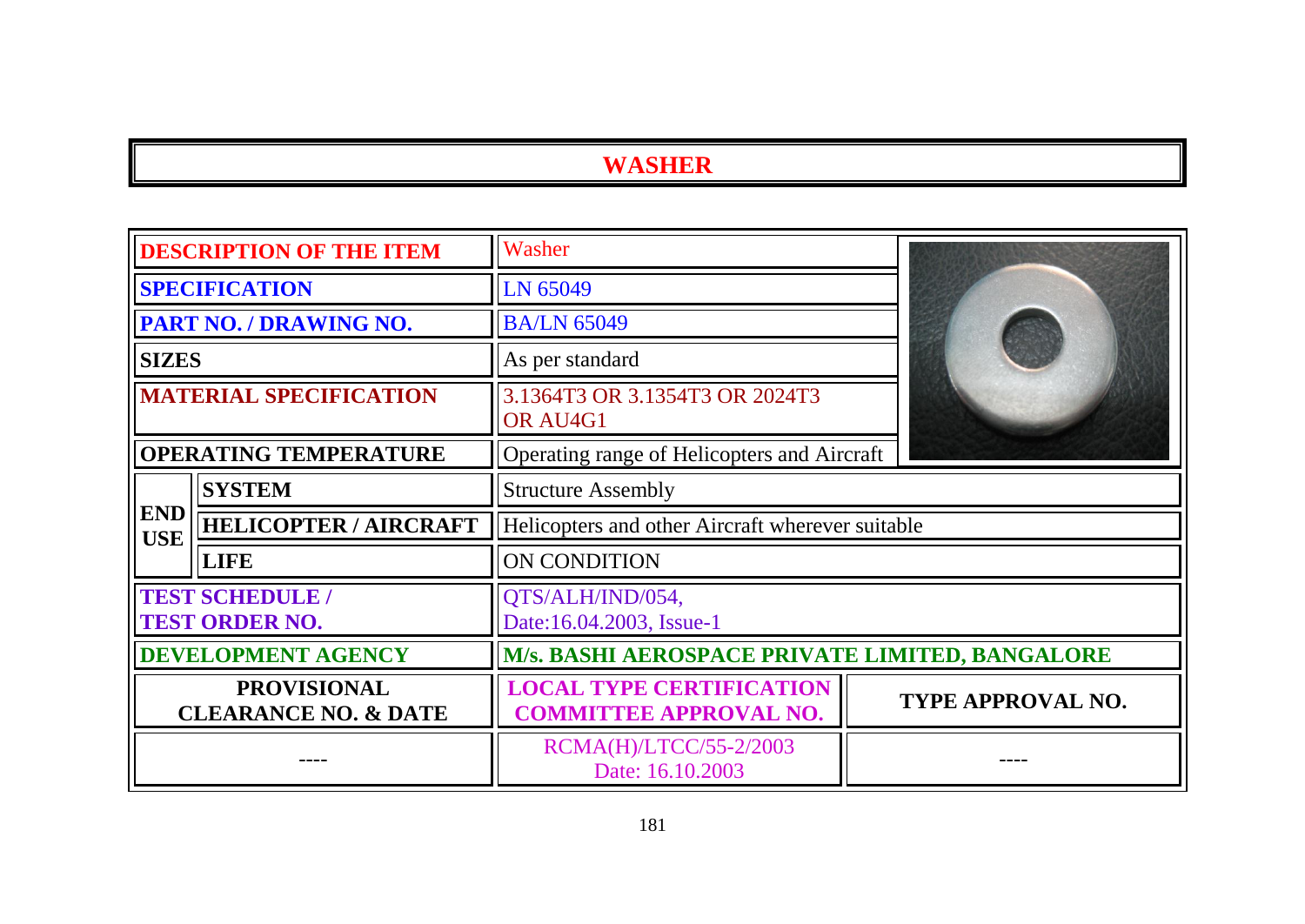| <b>DESCRIPTION OF THE ITEM</b>                        |                                                 | Washer                                                           |  |                          |
|-------------------------------------------------------|-------------------------------------------------|------------------------------------------------------------------|--|--------------------------|
| <b>SPECIFICATION</b>                                  |                                                 | LN 65049                                                         |  |                          |
|                                                       | PART NO. / DRAWING NO.                          | <b>BA/LN 65049</b>                                               |  |                          |
| <b>SIZES</b>                                          |                                                 | As per Standard                                                  |  |                          |
| <b>MATERIAL SPECIFICATION</b>                         |                                                 | 1.7734.4 OR 1.7214.4 OR 1.72207<br>OR 25CD4S OR SAE / AISI 4130  |  |                          |
|                                                       | <b>OPERATING TEMPERATURE</b>                    | Operating range of Helicopters and Aircraft                      |  |                          |
|                                                       | <b>SYSTEM</b>                                   | <b>Structure Assembly</b>                                        |  |                          |
| <b>END</b><br><b>USE</b>                              | <b>HELICOPTER / AIRCRAFT</b>                    | Helicopters and other Aircraft wherever suitable                 |  |                          |
|                                                       | <b>LIFE</b>                                     | ON CONDITION                                                     |  |                          |
|                                                       | <b>TEST SCHEDULE /</b><br><b>TEST ORDER NO.</b> | QTS/ALH/IND/054,<br>Date:16.04.2003, Issue-1                     |  |                          |
| <b>DEVELOPMENT AGENCY</b>                             |                                                 | M/s. BASHI AEROSPACE PRIVATE LIMITED, BANGALORE                  |  |                          |
| <b>PROVISIONAL</b><br><b>CLEARANCE NO. &amp; DATE</b> |                                                 | <b>LOCAL TYPE CERTIFICATION</b><br><b>COMMITTEE APPROVAL NO.</b> |  | <b>TYPE APPROVAL NO.</b> |
|                                                       |                                                 | RCMA(H)/LTCC/55-2/2003<br>Date: 16.10.2003                       |  |                          |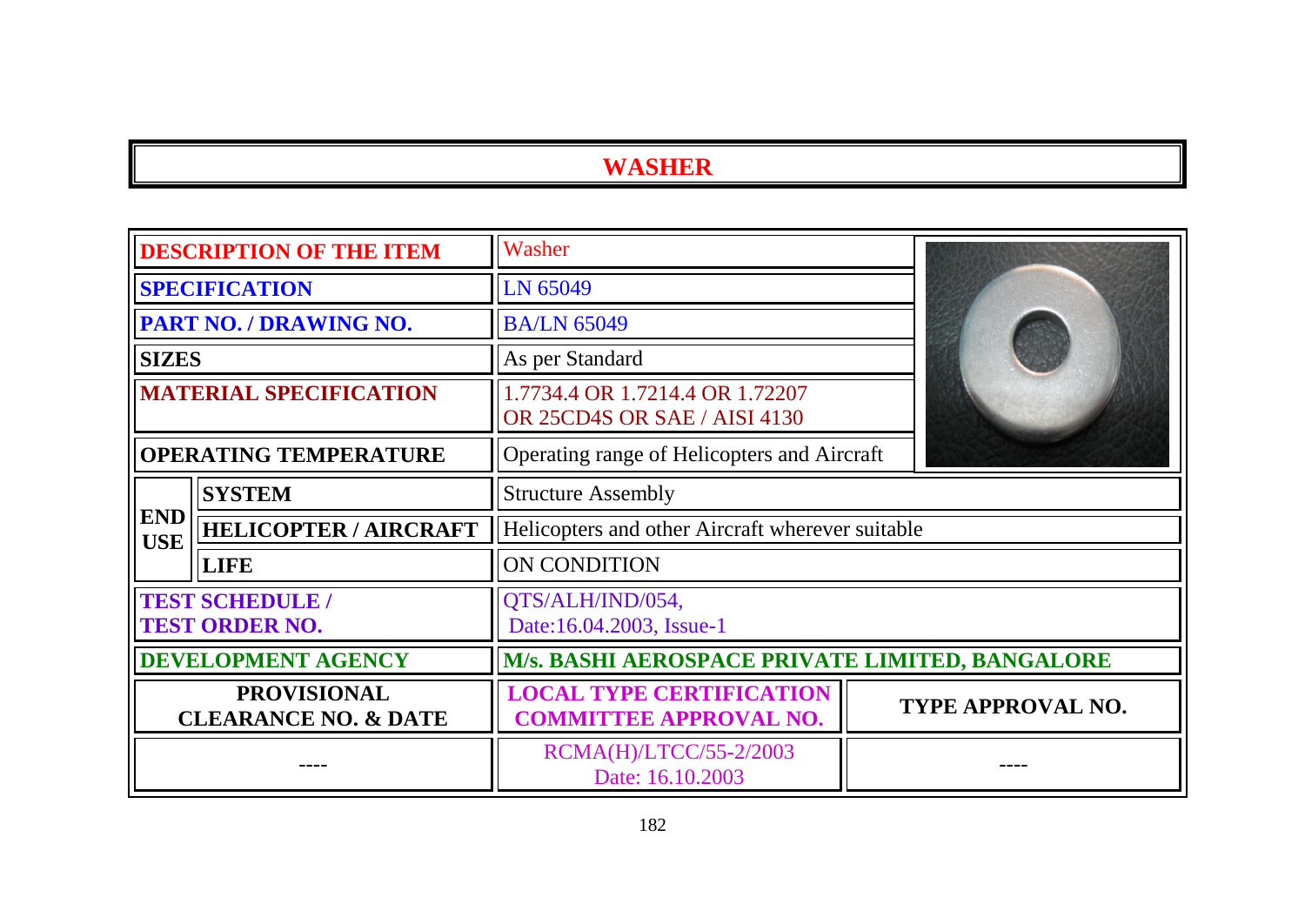|                                                       | <b>DESCRIPTION OF THE ITEM</b>                  | Washer                                                                |                   |
|-------------------------------------------------------|-------------------------------------------------|-----------------------------------------------------------------------|-------------------|
|                                                       | <b>SPECIFICATION</b>                            | LN 65049                                                              |                   |
|                                                       | PART NO. / DRAWING NO.                          | <b>BA/LN 65049</b>                                                    |                   |
| <b>SIZES</b>                                          |                                                 | As per standard                                                       |                   |
|                                                       | <b>MATERIAL SPECIFICATION</b>                   | 1.4544.9 Z10CNT 18-11 OR AISI/SAE<br>321 OR BS S526 OR AISI / SAE 304 |                   |
| <b>OPERATING TEMPERATURE</b>                          |                                                 | Operating range of Helicopters and Aircraft                           |                   |
|                                                       | <b>SYSTEM</b>                                   | <b>Structure Assembly</b>                                             |                   |
| <b>END</b><br><b>USE</b>                              | <b>HELICOPTER / AIRCRAFT</b>                    | Helicopters and other Aircraft wherever suitable                      |                   |
|                                                       | <b>LIFE</b>                                     | <b>ON CONDITION</b>                                                   |                   |
|                                                       | <b>TEST SCHEDULE /</b><br><b>TEST ORDER NO.</b> | QTS/ALH/IND/054,<br>Date:16.04.2003, Issue-1                          |                   |
| <b>DEVELOPMENT AGENCY</b>                             |                                                 | M/s. BASHI AEROSPACE PRIVATE LIMITED, BANGALORE                       |                   |
| <b>PROVISIONAL</b><br><b>CLEARANCE NO. &amp; DATE</b> |                                                 | <b>LOCAL TYPE CERTIFICATION</b><br><b>COMMITTEE APPROVAL NO.</b>      | TYPE APPROVAL NO. |
|                                                       |                                                 | RCMA(H)/LTCC/55-2/2003<br>Date: 16.10.2003                            |                   |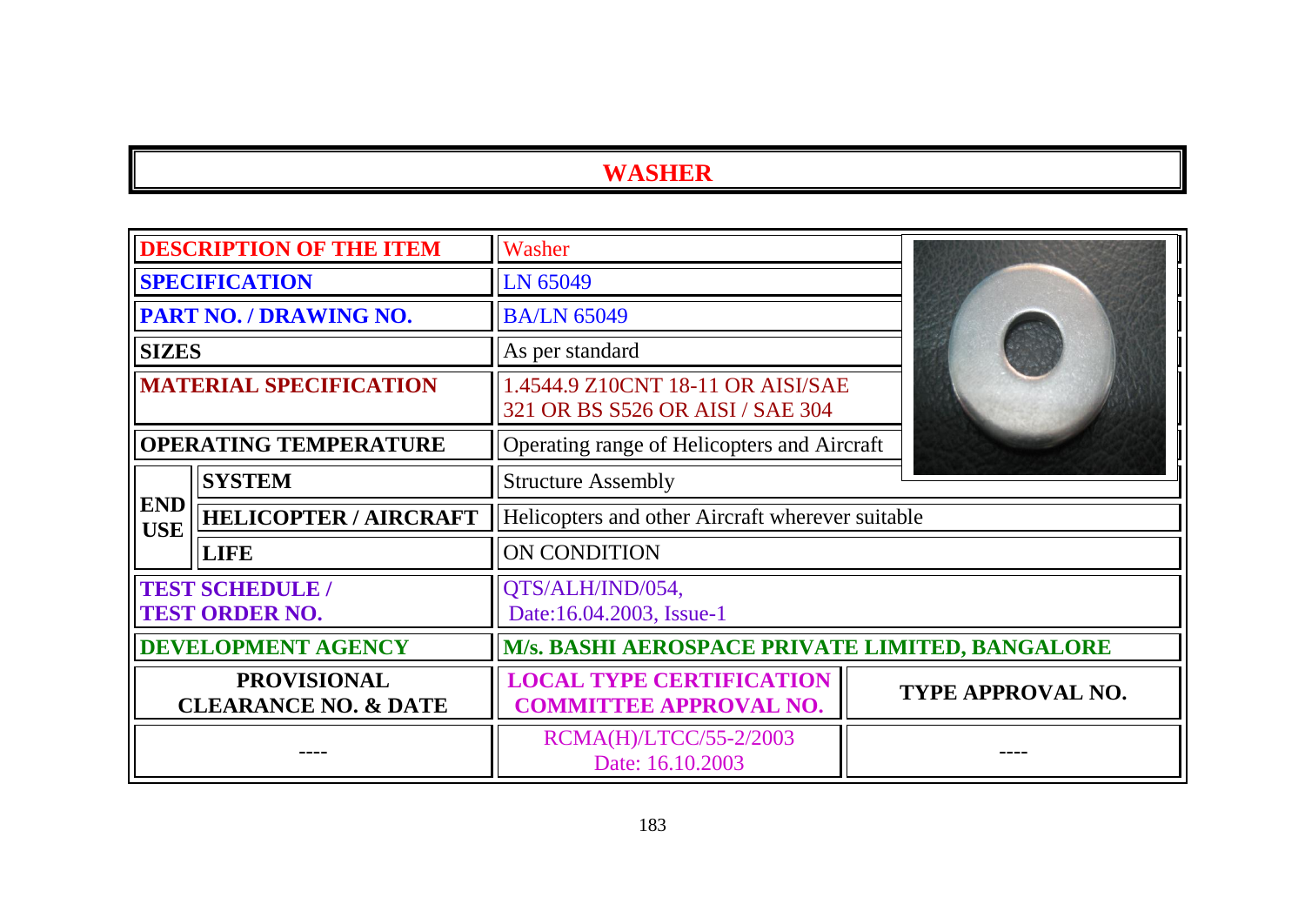# **TAB WASHER**

| <b>DESCRIPTION OF THE ITEM</b>                        |                                                 | <b>Tab Washer</b>                                                |                          |  |
|-------------------------------------------------------|-------------------------------------------------|------------------------------------------------------------------|--------------------------|--|
|                                                       | <b>SPECIFICATION</b>                            | LN 9023                                                          |                          |  |
|                                                       | <b>PART NO. / DRAWING NO.</b>                   | <b>BA/LN 9023</b>                                                |                          |  |
| <b>SIZES</b>                                          |                                                 | As per standard                                                  |                          |  |
|                                                       | <b>MATERIAL SPECIFICATION</b>                   | 1.4544.9 OR AISI 304                                             |                          |  |
|                                                       | <b>OPERATING TEMPERATURE</b>                    | Operating range of Helicopters and Aircraft                      |                          |  |
|                                                       | <b>SYSTEM</b>                                   | <b>Structure Assembly</b>                                        |                          |  |
| <b>END</b><br><b>USE</b>                              | <b>HELICOPTER / AIRCRAFT</b>                    | Helicopters and other Aircraft wherever suitable                 |                          |  |
|                                                       | <b>LIFE</b>                                     | <b>ON CONDITION</b>                                              |                          |  |
|                                                       | <b>TEST SCHEDULE /</b><br><b>TEST ORDER NO.</b> | QTS NO:ALH-IND-015<br>Date: 07.12.1999, Issue-1                  |                          |  |
| <b>DEVELOPMENT AGENCY</b>                             |                                                 | M/s. BASHI AEROSPACE PRIVATE LIMITED, BANGALORE                  |                          |  |
| <b>PROVISIONAL</b><br><b>CLEARANCE NO. &amp; DATE</b> |                                                 | <b>LOCAL TYPE CERTIFICATION</b><br><b>COMMITTEE APPROVAL NO.</b> | <b>TYPE APPROVAL NO.</b> |  |
|                                                       |                                                 | RCMA(H)/LTCC/55/2001<br>Date: 11.06.2001                         |                          |  |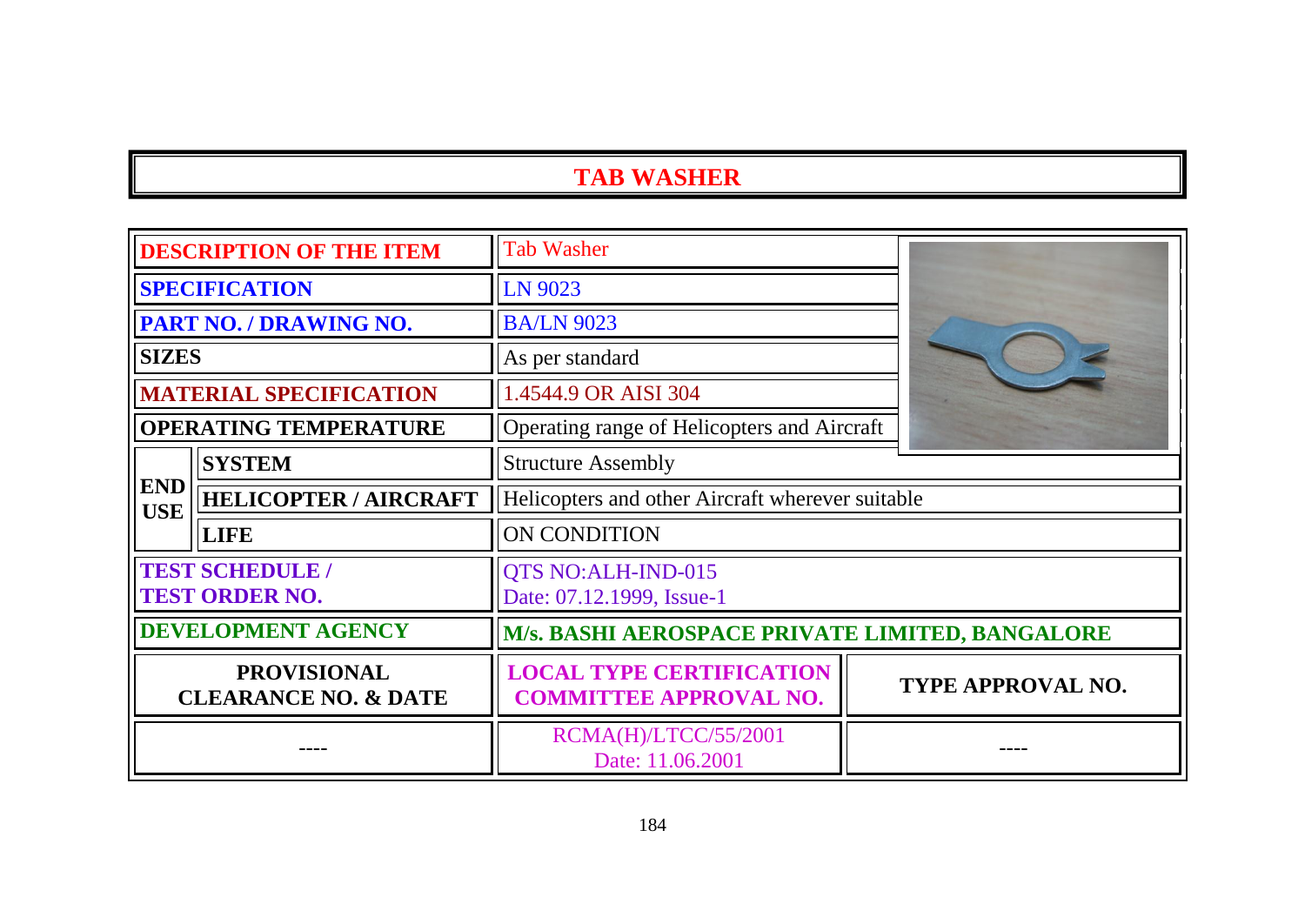| <b>DESCRIPTION OF THE ITEM</b>                        |                              | Washer                                                           |                                             |                          |
|-------------------------------------------------------|------------------------------|------------------------------------------------------------------|---------------------------------------------|--------------------------|
| <b>SPECIFICATION</b>                                  |                              | LN 9028                                                          |                                             |                          |
|                                                       | PART NO. / DRAWING NO.       | <b>BA/LN 9028</b>                                                |                                             |                          |
| <b>SIZES</b>                                          |                              | As per standard                                                  |                                             |                          |
| <b>MATERIAL SPECIFICATION</b>                         |                              | <b>SAE 4140</b>                                                  |                                             |                          |
|                                                       | <b>OPERATING TEMPERATURE</b> |                                                                  | Operating range of Helicopters and Aircraft |                          |
|                                                       | <b>SYSTEM</b>                | <b>Structure Assembly</b>                                        |                                             |                          |
| <b>END</b><br><b>USE</b>                              | <b>HELICOPTER / AIRCRAFT</b> | Helicopters and other Aircraft wherever suitable                 |                                             |                          |
|                                                       | <b>LIFE</b>                  | <b>ON CONDITION</b>                                              |                                             |                          |
| <b>TEST SCHEDULE /</b><br><b>TEST ORDER NO.</b>       |                              |                                                                  |                                             |                          |
| <b>DEVELOPMENT AGENCY</b>                             |                              | M/s. BASHI AEROSPACE PRIVATE LIMITED, BANGALORE                  |                                             |                          |
| <b>PROVISIONAL</b><br><b>CLEARANCE NO. &amp; DATE</b> |                              | <b>LOCAL TYPE CERTIFICATION</b><br><b>COMMITTEE APPROVAL NO.</b> |                                             | <b>TYPE APPROVAL NO.</b> |
|                                                       |                              | RCMA(H/C)/LTCC/55-2/2008<br>Date: 14.01.2008                     |                                             |                          |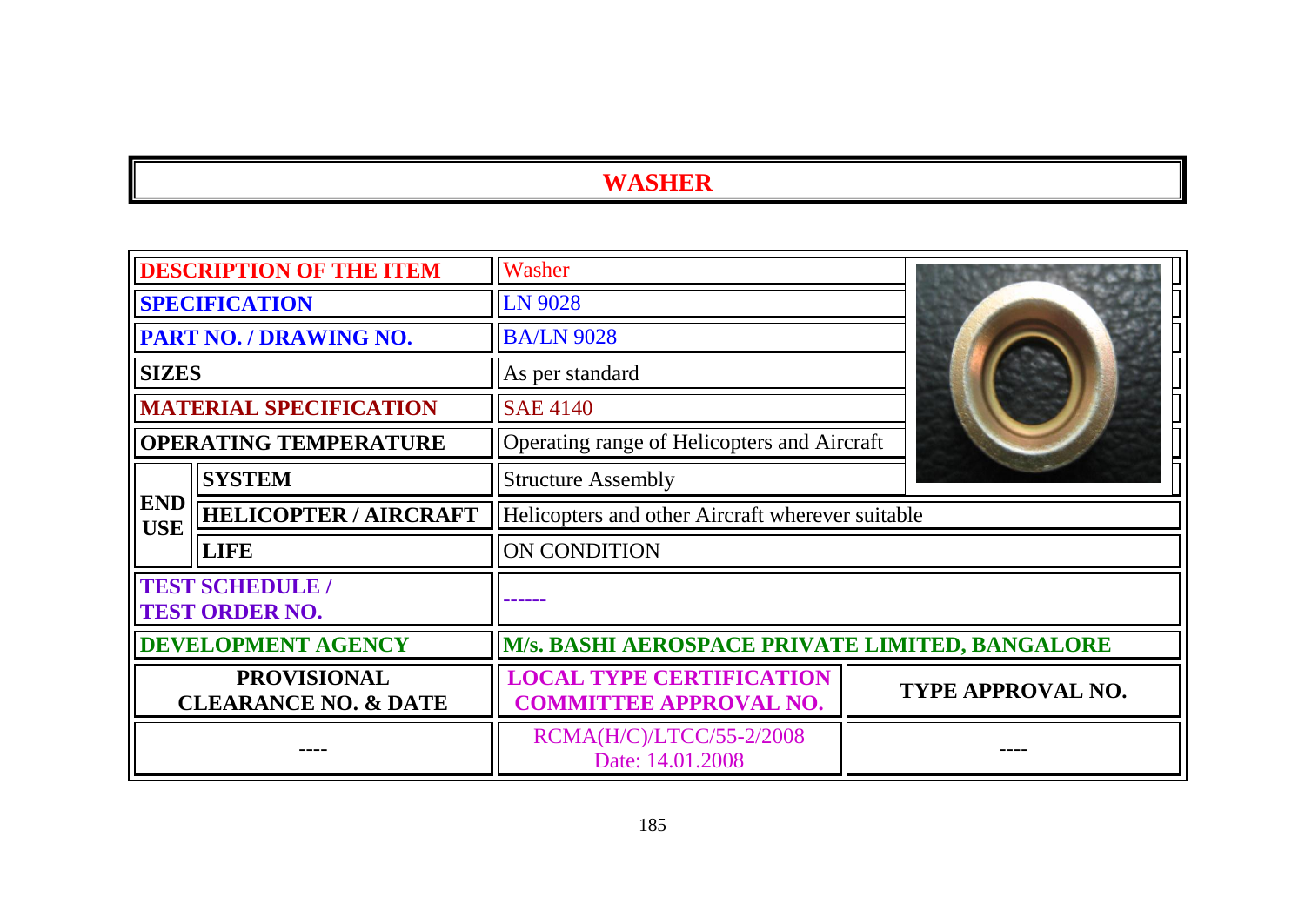#### **SERRATED WASHER**

| <b>DESCRIPTION OF THE ITEM</b>                        |                               | <b>Serrated Washer</b>                                           |                          |  |
|-------------------------------------------------------|-------------------------------|------------------------------------------------------------------|--------------------------|--|
| <b>SPECIFICATION</b>                                  |                               | 2193-10C & NAS 1193K                                             |                          |  |
|                                                       | <b>PART NO. / DRAWING NO.</b> | POL/2193-10C & POL/1193K                                         |                          |  |
| <b>SIZES</b>                                          |                               | As per standard                                                  |                          |  |
|                                                       | <b>MATERIAL SPECIFICATION</b> | ALLOY STEEL, SAE 4340, 17-4PH                                    |                          |  |
| <b>OPERATING TEMPERATURE</b>                          |                               | Operating range of Helicopters and<br>Aircraft                   |                          |  |
|                                                       | <b>SYSTEM</b>                 | Flight control system                                            |                          |  |
| <b>END</b><br><b>USE</b>                              | <b>HELICOPTER / AIRCRAFT</b>  | Helicopters and other Aircraft wherever suitable                 |                          |  |
|                                                       | <b>LIFE</b>                   | ON CONDITION                                                     |                          |  |
| <b>TEST SCHEDULE/</b><br><b>TEST ORDER NO.</b>        |                               | ALH-IND-133<br>Date: 12.03.2010                                  |                          |  |
| DEVELOPMENT AGENCY                                    |                               | <b>M/s POLYNEX, BANGALORE</b>                                    |                          |  |
| <b>PROVISIONAL</b><br><b>CLEARANCE NO. &amp; DATE</b> |                               | <b>LOCAL TYPE CERTIFICATION</b><br><b>COMMITTEE APPROVAL NO.</b> | <b>TYPE APPROVAL NO.</b> |  |
|                                                       |                               | RCMA(H/C)/LTCC/55-2/2010<br>Date: 09.07.2010                     |                          |  |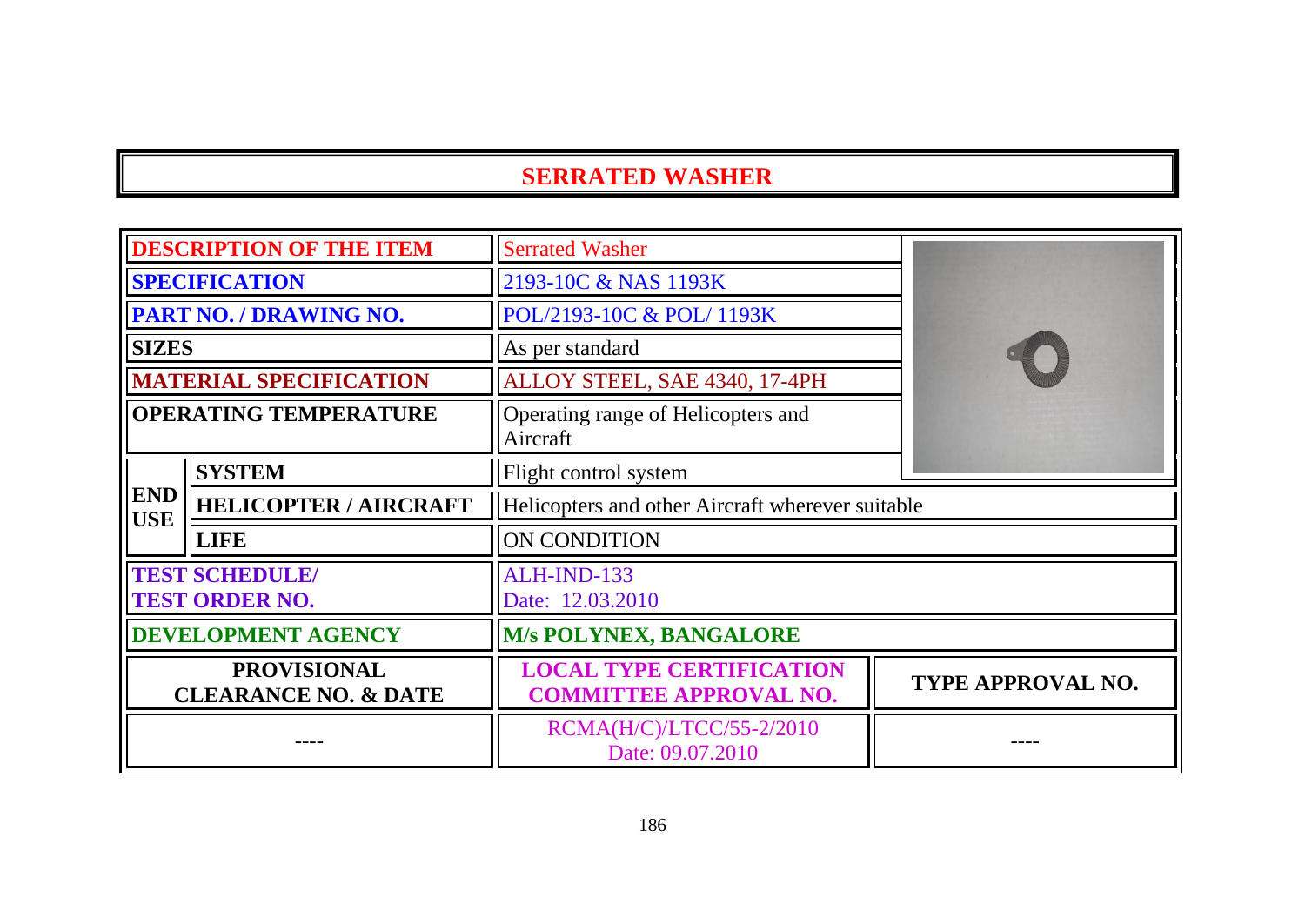| <b>DESCRIPTION OF THE ITEM</b>                        |                               | Washer                                                           |  |                       |
|-------------------------------------------------------|-------------------------------|------------------------------------------------------------------|--|-----------------------|
| <b>SPECIFICATION</b>                                  |                               | <b>NSA 53105</b>                                                 |  |                       |
|                                                       | PART NO. / DRAWING NO.        | POL/53105                                                        |  | $\sqrt{2}$            |
| <b>SIZES</b>                                          |                               | As Per Standard                                                  |  | $\bullet$<br>$\omega$ |
|                                                       | <b>MATERIAL SPECIFICATION</b> | 35NC6 (ALLOY STEEL)                                              |  |                       |
|                                                       | <b>OPERATING TEMPERATURE</b>  | Operating range of Helicopters and Aircraft                      |  |                       |
|                                                       | <b>SYSTEM</b>                 | <b>Structures Assembly</b>                                       |  |                       |
| <b>END</b><br><b>USE</b>                              | <b>HELICOPTER / AIRCRAFT</b>  | Helicopters and other Aircraft wherever suitable                 |  |                       |
|                                                       | <b>LIFE</b>                   | ON CONDITION                                                     |  |                       |
| <b>TEST SCHEDULE/</b><br><b>TEST ORDER NO.</b>        |                               | ALH-IND-129B<br>Date: 12.03.2010                                 |  |                       |
| <b>DEVELOPMENT AGENCY</b>                             |                               | <b>M/s POLYNEX, BANGALORE</b>                                    |  |                       |
| <b>PROVISIONAL</b><br><b>CLEARANCE NO. &amp; DATE</b> |                               | <b>LOCAL TYPE CERTIFICATION</b><br><b>COMMITTEE APPROVAL NO.</b> |  | TYPE APPROVAL NO.     |
|                                                       |                               | RCMA(H/C)/LTCC/55-2/2010<br>Date: 28.07.2010                     |  |                       |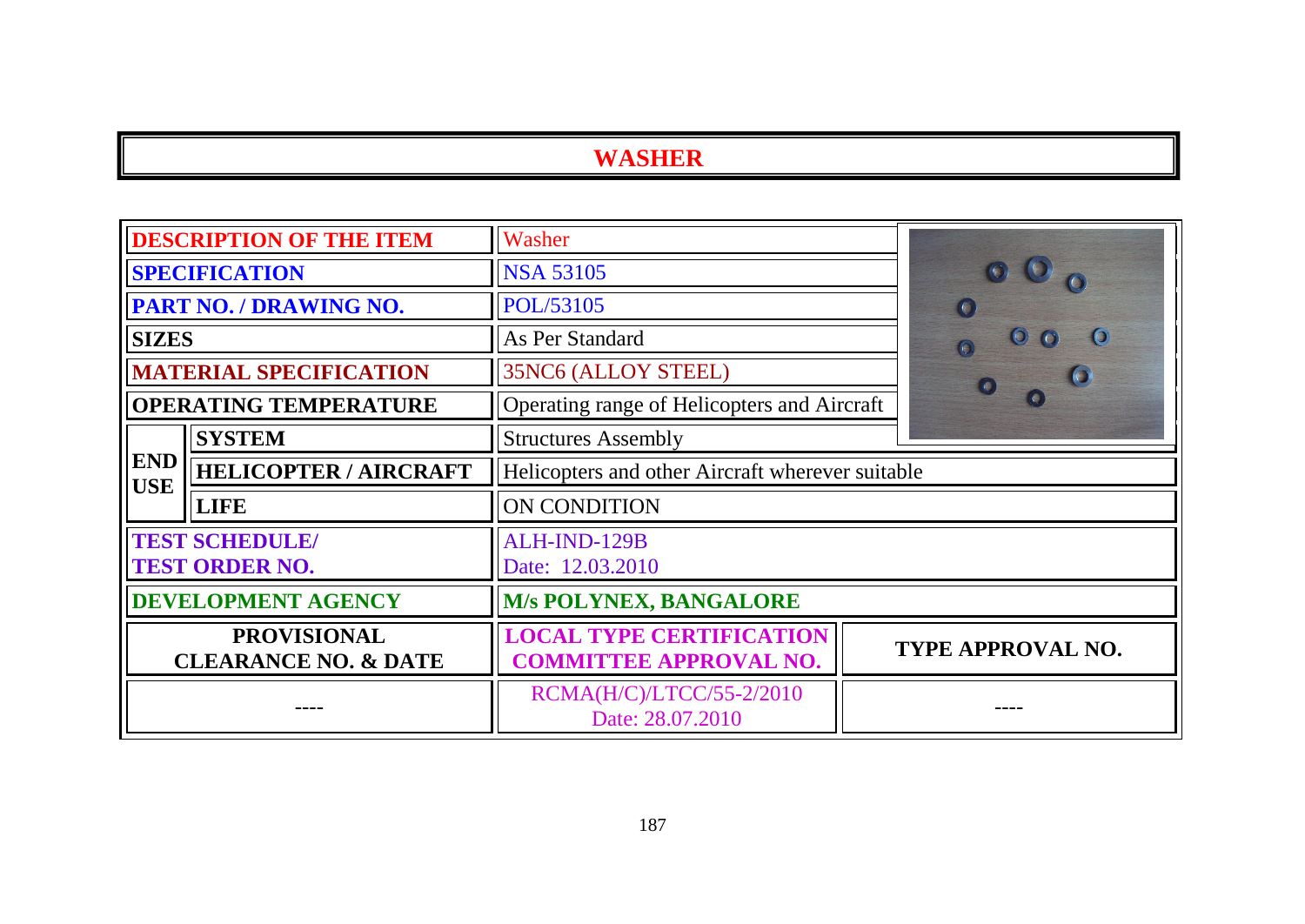| <b>DESCRIPTION OF THE ITEM</b>                        |                              | Washer                                                                                                                                               |                   |  |
|-------------------------------------------------------|------------------------------|------------------------------------------------------------------------------------------------------------------------------------------------------|-------------------|--|
| <b>SPECIFICATION</b>                                  |                              | <b>NFL</b>                                                                                                                                           |                   |  |
| <b>PART NO. / DRAWING NO.</b>                         |                              | L 23111, L23112, L23114, L23115,<br>L23116, L23117, L23134 DG & AG Series<br>3401 to 3408 Series                                                     |                   |  |
| <b>SIZES</b>                                          |                              | As Per Standard                                                                                                                                      |                   |  |
| <b>MATERIAL SPECIFICATION</b>                         |                              | XC-38 or AISI 1033, 1035, 1037, AU4G or<br>2024, Z2CN18-10<br>D16AT or Al Alloy 2024, C10 or C20 or<br>1010, 1020, Amu AM, 30KhGSA, 12KH18N, LS-59-1 |                   |  |
| <b>OPERATING TEMPERATURE</b>                          |                              | Operating range of Helicopters and Aircraft                                                                                                          |                   |  |
|                                                       | <b>SYSTEM</b>                | Structure / Integration of Systems and LRUs                                                                                                          |                   |  |
| <b>END</b><br><b>USE</b>                              | <b>HELICOPTER / AIRCRAFT</b> | Helicopters and other Aircraft wherever suitable                                                                                                     |                   |  |
|                                                       | <b>LIFE</b>                  | ON CONDITION                                                                                                                                         |                   |  |
| <b>TEST SCHEDULE/</b><br><b>TEST ORDER NO.</b>        |                              | ALH-IND-145<br>Date: 03.05.2011                                                                                                                      |                   |  |
| <b>DEVELOPMENT AGENCY</b>                             |                              | M/s JAYASURIYA ENTERPRISE, CHENNAI                                                                                                                   |                   |  |
| <b>PROVISIONAL</b><br><b>CLEARANCE NO. &amp; DATE</b> |                              | <b>LOCAL TYPE CERTIFICATION</b><br><b>COMMITTEE APPROVAL NO.</b>                                                                                     | TYPE APPROVAL NO. |  |
|                                                       |                              | RCMA(H/C)/LTCC/55-2/2011<br>Date: 13.06.2011                                                                                                         |                   |  |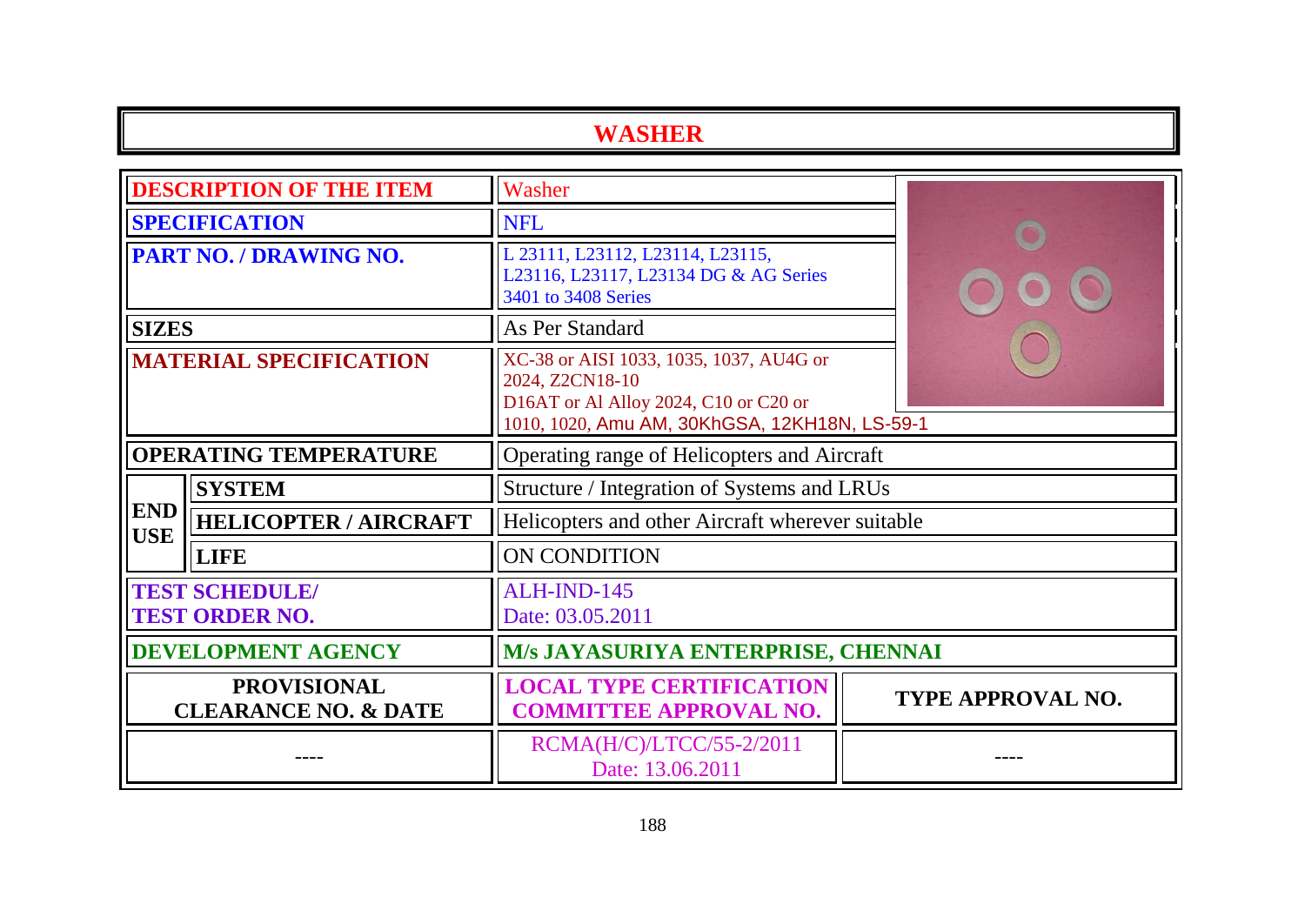| <b>DESCRIPTION OF THE ITEM</b>                        |                              | Washers                                                          |                          |  |
|-------------------------------------------------------|------------------------------|------------------------------------------------------------------|--------------------------|--|
| <b>SPECIFICATION</b>                                  |                              | LN9016 L/K/N Series                                              |                          |  |
|                                                       | PART NO. / DRAWING NO.       | ANU/LN9016-03 to LN9016-30                                       | $\sqrt{2}$               |  |
| <b>SIZES</b>                                          |                              | ID: $3.00 - 30.0$ mm<br>Thick: $0.5$ mm $- 2.5$ mm               | $\bullet$                |  |
| <b>MATERIAL SPECIFICATION</b>                         |                              | L-1.4544.9/BS-S-527<br>K-SAE 4130<br>N-2024 T3                   |                          |  |
| <b>OPERATING TEMPERATURE</b>                          |                              | Operating range of Helicopters and Aircraft                      |                          |  |
| <b>SYSTEM</b>                                         |                              | <b>Structures</b>                                                |                          |  |
| <b>END</b><br><b>USE</b>                              | <b>HELICOPTER / AIRCRAFT</b> | Helicopters and other Aircraft wherever suitable                 |                          |  |
|                                                       | <b>LIFE</b>                  | ON CONDITION                                                     |                          |  |
| <b>TEST SCHEDULE /</b><br><b>TEST ORDER NO.</b>       |                              | ALH-IND-115<br>Date: 08.05.2009                                  |                          |  |
| <b>DEVELOPMENT AGENCY</b>                             |                              | M/s ANU ENGINEERING WORKS, BANGALORE                             |                          |  |
| <b>PROVISIONAL</b><br><b>CLEARANCE NO. &amp; DATE</b> |                              | <b>LOCAL TYPE CERTIFICATION</b><br><b>COMMITTEE APPROVAL NO.</b> | <b>TYPE APPROVAL NO.</b> |  |
|                                                       |                              | RCMA (H/C)/LTCC/55-2/2009<br>Date: 04.06.2009                    |                          |  |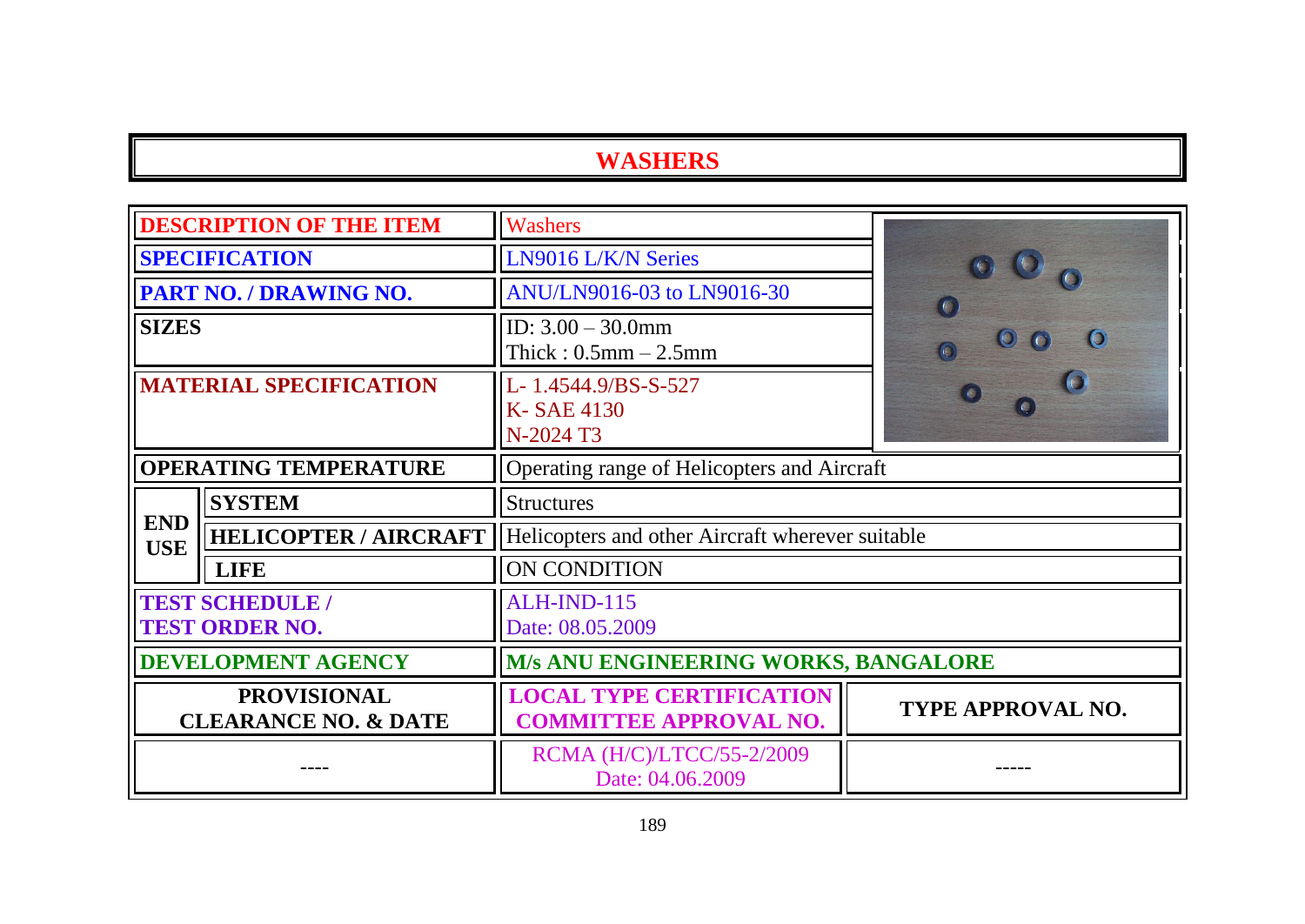| <b>DESCRIPTION OF THE ITEM</b>                        |                              | <b>Washers</b>                                                   |                   |  |
|-------------------------------------------------------|------------------------------|------------------------------------------------------------------|-------------------|--|
| <b>SPECIFICATION</b>                                  |                              | LN9025 L/K/N Series                                              |                   |  |
| PART NO. / DRAWING NO.                                |                              | ANU/LN9025-0305 to LN9025-3030                                   |                   |  |
| <b>SIZES</b>                                          |                              | ID: $3.00 - 30.0$ mm<br>Thick: $0.5$ mm $-2.5$ mm                |                   |  |
| <b>MATERIAL SPECIFICATION</b>                         |                              | L-1.4544.9/BS-S-527<br>K-SAE 4130<br>N-2024 T3                   |                   |  |
| <b>OPERATING TEMPERATURE</b>                          |                              | Operating range of Helicopters and Aircraft                      |                   |  |
| <b>SYSTEM</b>                                         |                              | <b>Structures</b>                                                |                   |  |
| <b>END</b><br><b>USE</b>                              | <b>HELICOPTER / AIRCRAFT</b> | Helicopters and other Aircraft wherever suitable                 |                   |  |
|                                                       | <b>LIFE</b>                  | ON CONDITION                                                     |                   |  |
| <b>TEST SCHEDULE /</b><br><b>TEST ORDER NO.</b>       |                              | ALH-IND-115<br>Date: 08.05.2009                                  |                   |  |
| <b>DEVELOPMENT AGENCY</b>                             |                              | <b>M/s ANU ENGINEERING WORKS, BANGALORE</b>                      |                   |  |
| <b>PROVISIONAL</b><br><b>CLEARANCE NO. &amp; DATE</b> |                              | <b>LOCAL TYPE CERTIFICATION</b><br><b>COMMITTEE APPROVAL NO.</b> | TYPE APPROVAL NO. |  |
|                                                       |                              | RCMA (H/C)/LTCC/55-2/2009<br>Date: 04.06.2009                    |                   |  |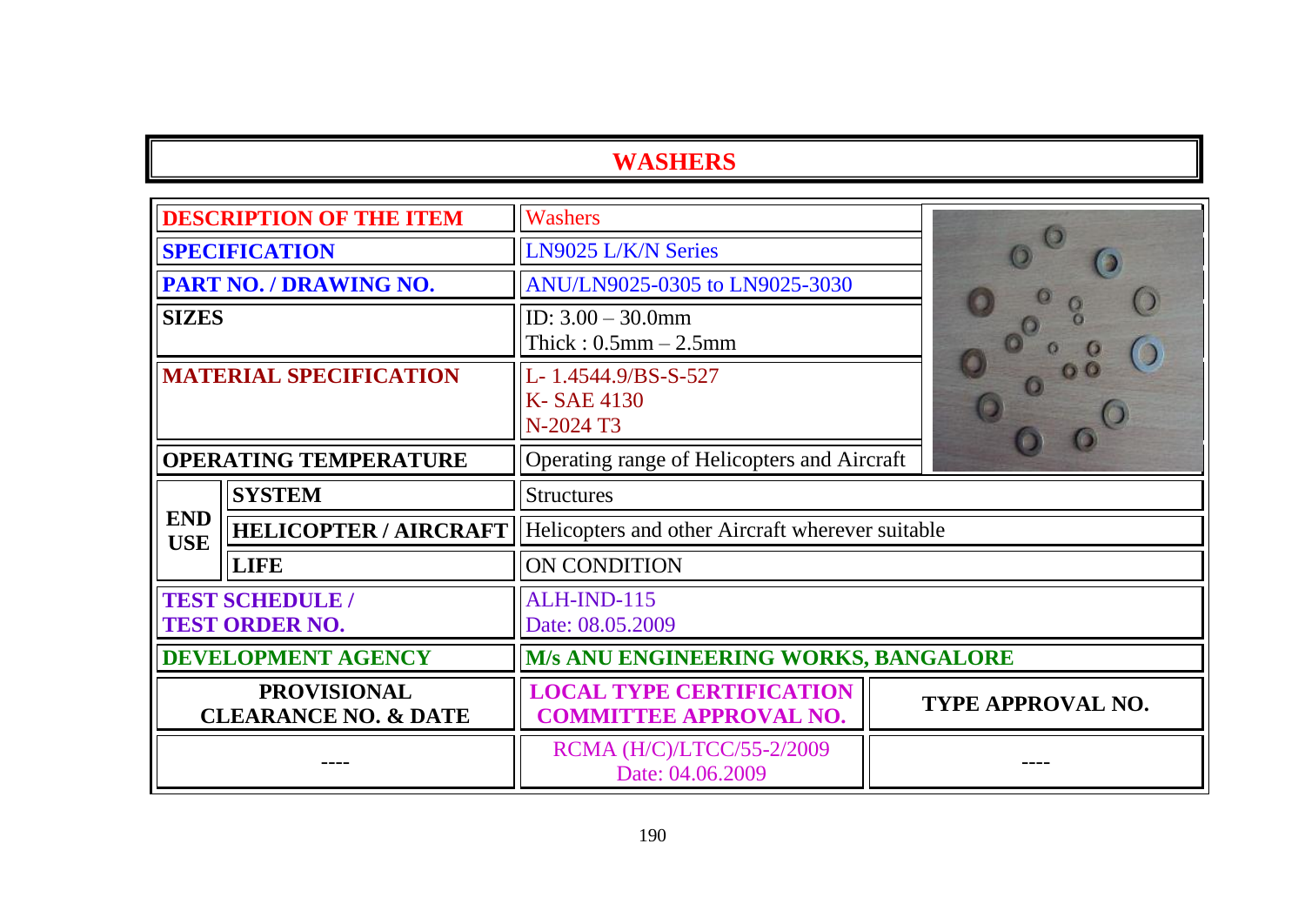| <b>DESCRIPTION OF THE ITEM</b>                        |                              | <b>Washers</b>                                                   |                          |  |
|-------------------------------------------------------|------------------------------|------------------------------------------------------------------|--------------------------|--|
| <b>SPECIFICATION</b>                                  |                              | MBBN 3354 T & S series                                           |                          |  |
| PART NO. / DRAWING NO.                                |                              | ANU/3354-0610 to 3354-1415                                       |                          |  |
| <b>SIZES</b>                                          |                              | ID: $12.5 - 20.50$ mm<br>Thick: $1.0$ mm $- 1.5$ mm              |                          |  |
| <b>MATERIAL SPECIFICATION</b>                         |                              | 3.7164.1 or AMS 4928 for T<br>1.4544.9 or AISI 321 for S         |                          |  |
| <b>OPERATING TEMPERATURE</b>                          |                              | Operating range of Helicopters<br>and Aircraft                   |                          |  |
|                                                       | <b>SYSTEM</b>                | <b>Structures</b>                                                |                          |  |
| <b>END</b><br><b>USE</b>                              | <b>HELICOPTER / AIRCRAFT</b> | Helicopters and other Aircraft wherever suitable                 |                          |  |
|                                                       | <b>LIFE</b>                  | ON CONDITION                                                     |                          |  |
| <b>TEST SCHEDULE /</b><br><b>TEST ORDER NO.</b>       |                              | <b>ALH-IND-116</b><br>Date: 18.06.2009                           |                          |  |
| <b>DEVELOPMENT AGENCY</b>                             |                              | M/s ANU ENGINEERING WORKS, BANGALORE                             |                          |  |
| <b>PROVISIONAL</b><br><b>CLEARANCE NO. &amp; DATE</b> |                              | <b>LOCAL TYPE CERTIFICATION</b><br><b>COMMITTEE APPROVAL NO.</b> | <b>TYPE APPROVAL NO.</b> |  |
|                                                       |                              | RCMA (H/C)/LTCC/55-2/2009<br>Date: 22.12.2009                    |                          |  |